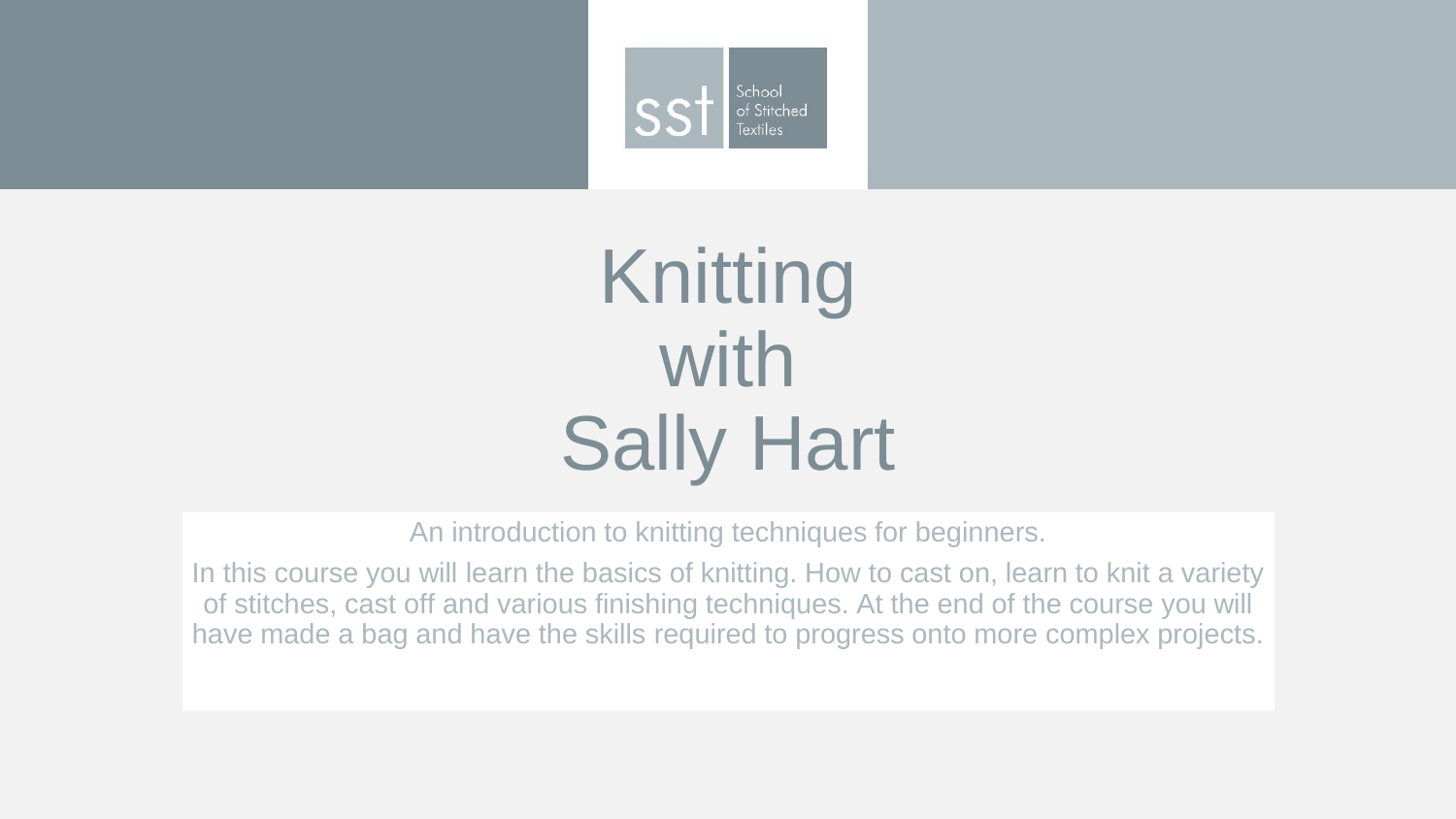#### Health and Safety



- We've included comprehensive general Health and Safety notes in your lesson for you to download and read prior to commencing your course. Some of the more relevant ones to this course are bullet pointed below.
- Take care using needles never put them into your mouth, clothing or furniture.
- Store scissors in a closed position when not in use.
- •As you're working at home, we can't be there to oversee you stick to our H&S guidelines, so any action you take upon the information we supply with this course is strictly at your own risk.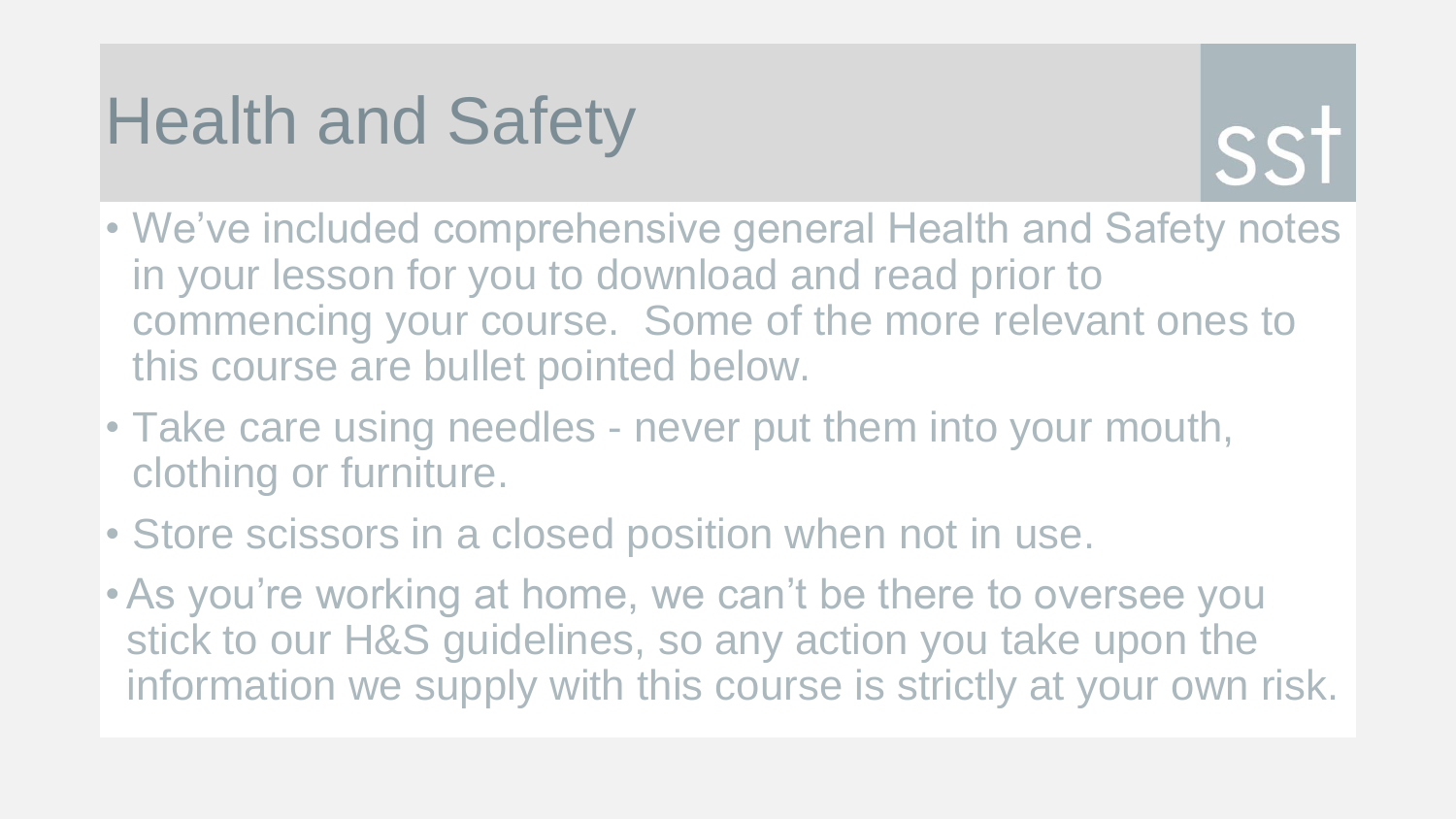### What you'll need

- Yarn of your choice in a variety of colours
- Needles as per ball band
- Stitch holder (or yarn of a different colour)
- Double pointed needles (DPN's) in same size
- Sewing up needle
- Small scissors
- Row counter (or paper and pen)
- Fabric of your choice
- Needle and thread
- Pins and a blocking board or towel
- Ruler or tape measure
- Pom pom maker or cardboard or your fingers
- A button
- Crochet hooks

## SST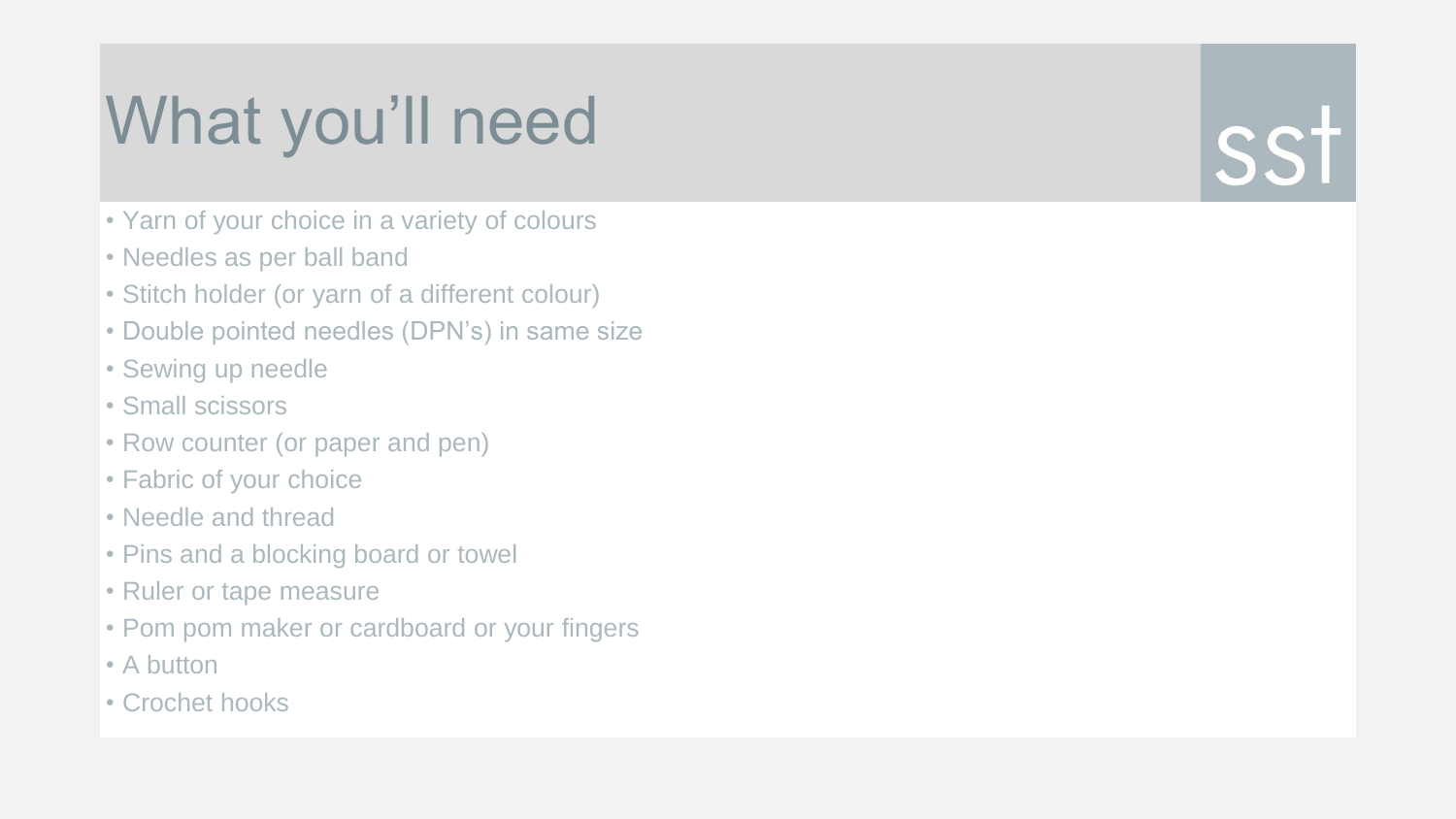#### Lesson 1 - The Designs



- Introduction to knitting and getting ready to begin knitting for the course.
- Introducing the designs for the short courseExplain that the course will take the participants through making the simple project or needle bag but will give them all the skills to make the pom pom bag and purse in the final lesson
- Method 1 cast on demonstration
- Short tailed cast on demonstration
- Knit stitch demonstration
- Garter stitch demonstration
- Separate longer video including all of the above for left-handed knitters.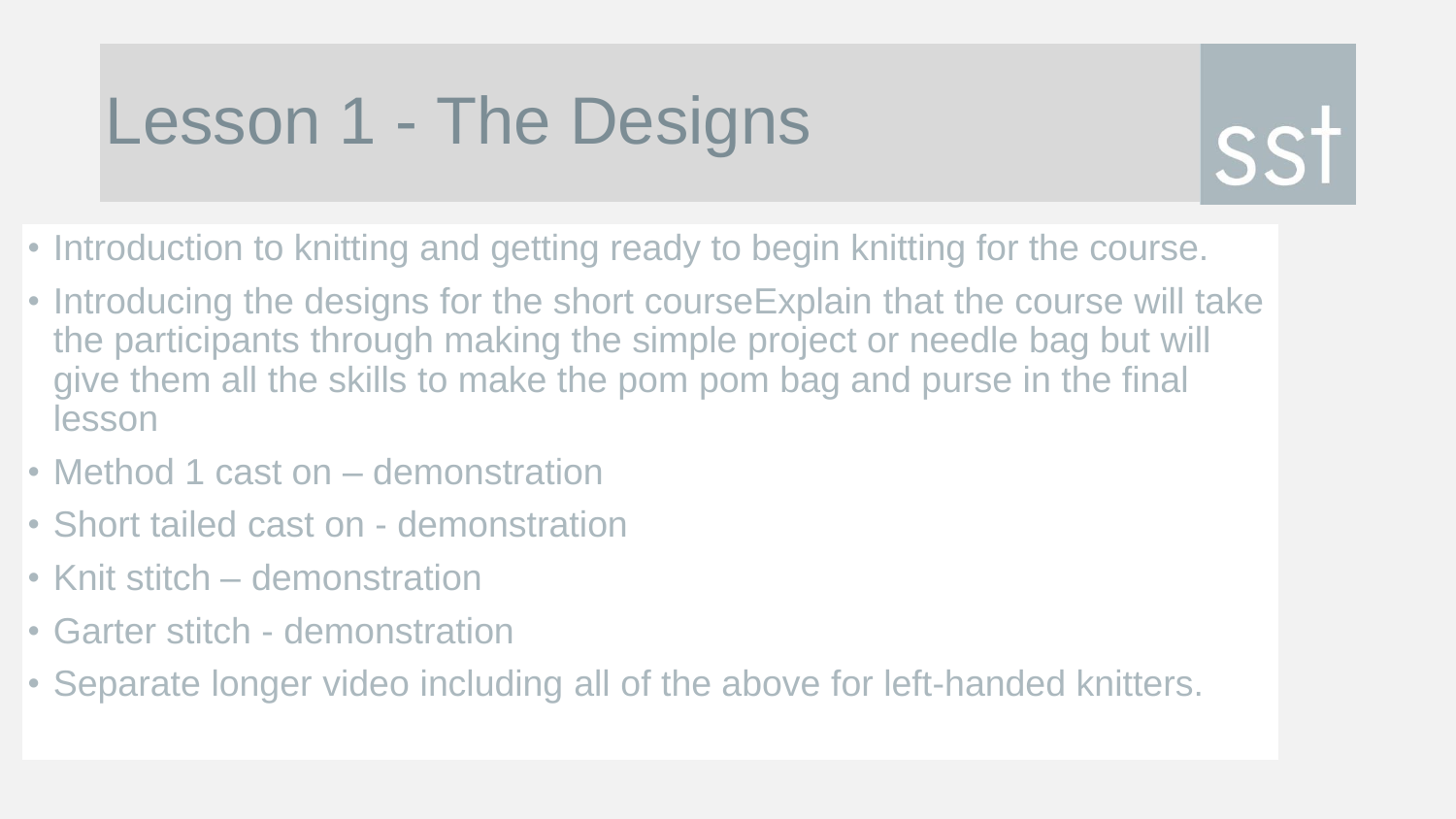

- Show how to use the stitch holder, slip stitches back on to the needle.
- Talk about stitches being the right and wrong way and how to correct
- Demonstrate the purl stitch
- Talk about how this becomes stocking stitch
- Introduce the concept or right and wrong side of the knitting
- Demonstrate casting off
- Separate longer video including all of the above for left-handed knitters.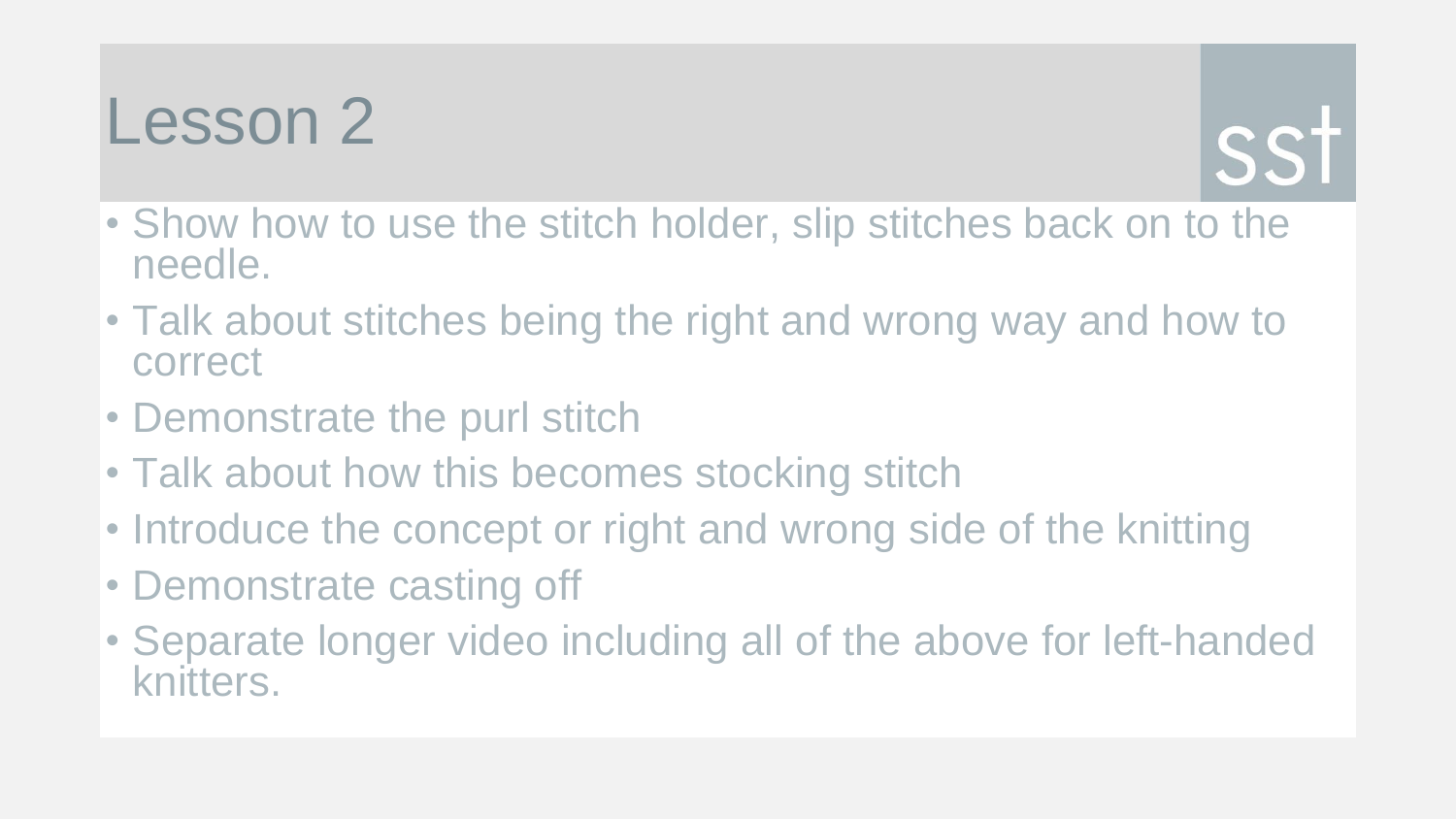# SS1

- Demonstrate moss/seed stitch. Introduce the concept of stitches being know by different names and geographical variations.
- Demonstrate the woven stitch
- Discuss the slip stitch, difference between slipping knit and purl wise.
- Demonstrate mattress stitch using stocking stitch samples, talk about issues of joining on more complex stitches and when it is not square
- How to deal with ends and the importance of not rushing finishing.
- Separate longer video including all of the above for left-handed knitters.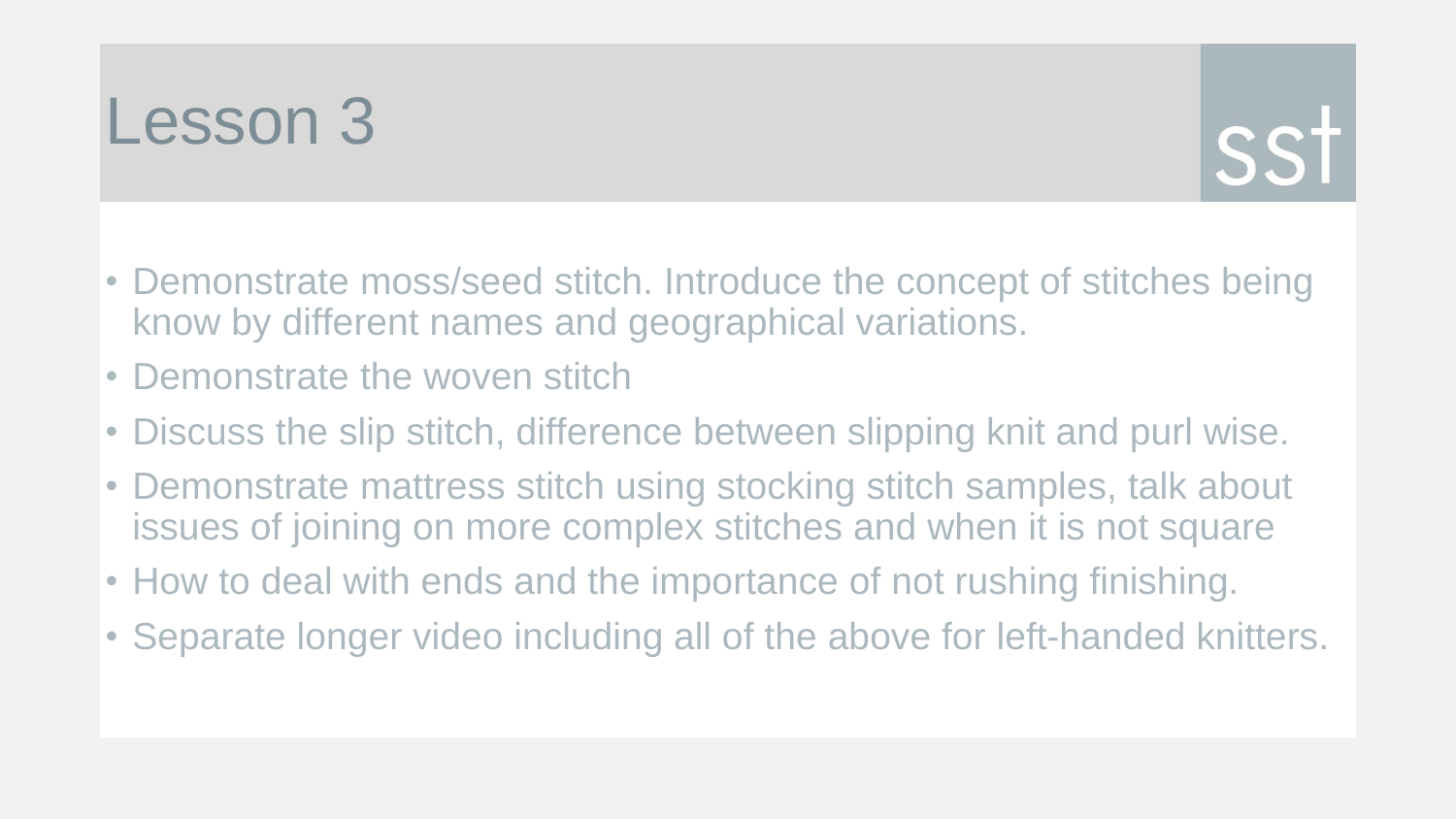

- Demonstrate blocking and talk about the difference it can make to a finished piece or sample square.
- Demonstrate how to pick up and knit, include the importance of evenly distributing stitches.
- Show rib stitch
- Separate longer video including all of the above for left-handed knitters.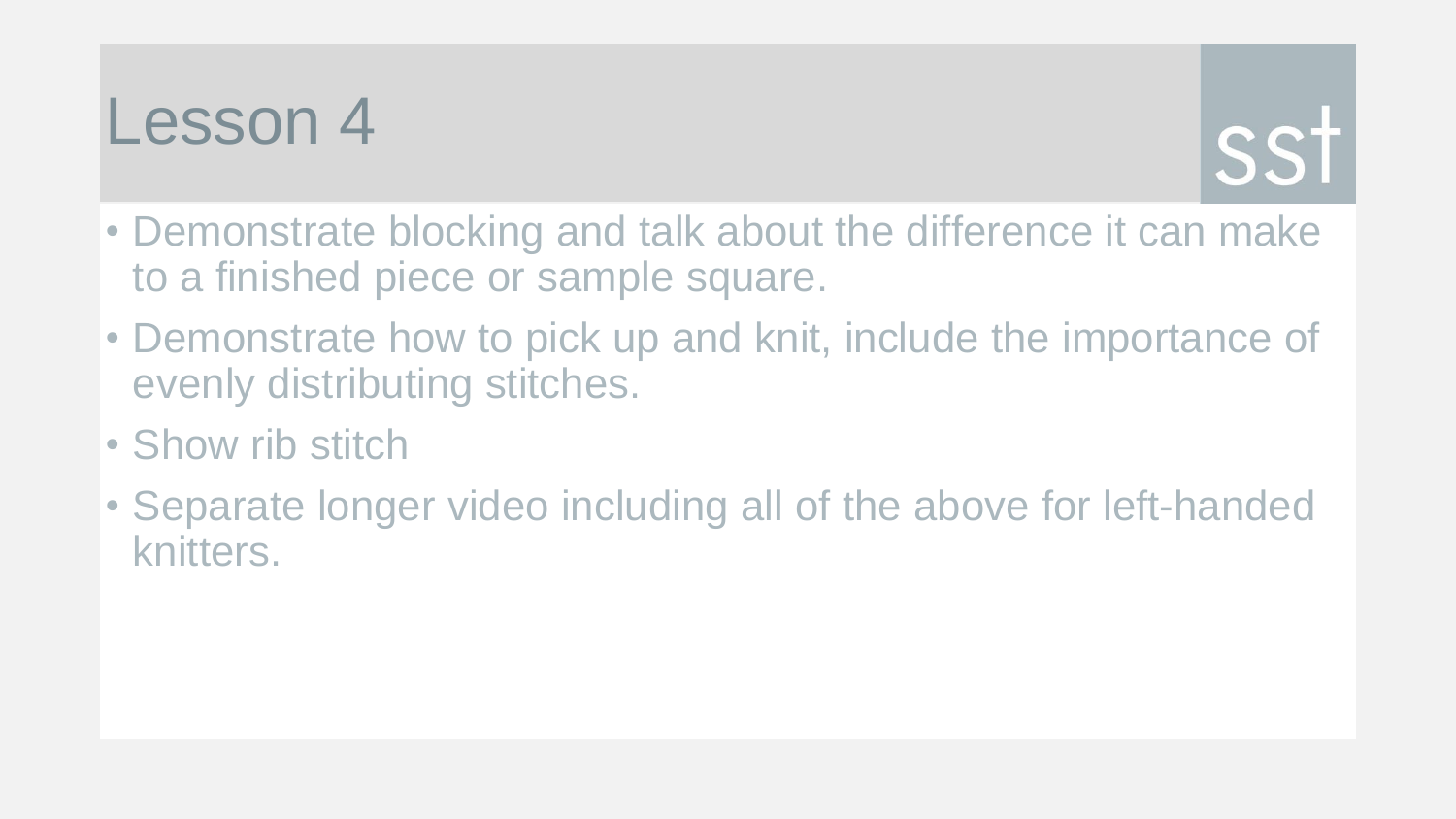

- How to make an icord
- Demonstrate increasing and decreasing using a variety of methods where applicable.
- Simple bag lining how and why to do it.
- Separate longer video including all of the above for left-handed knitters.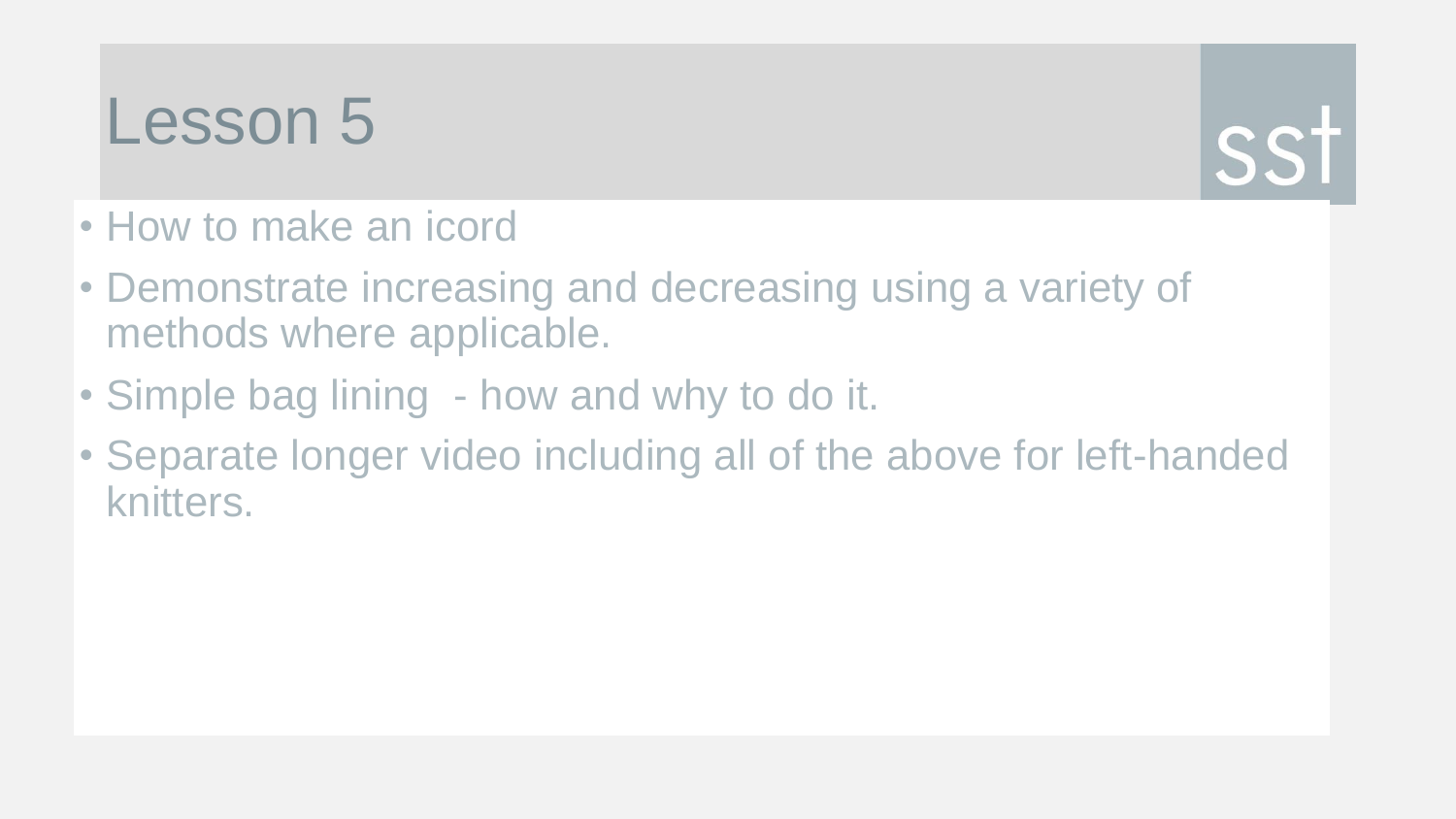- Pom pom making
- Crochet chains
- How to make the pom pom bag and purse
- Embroidery using a crochet hook on knitting

SS1

• Talk through the pattern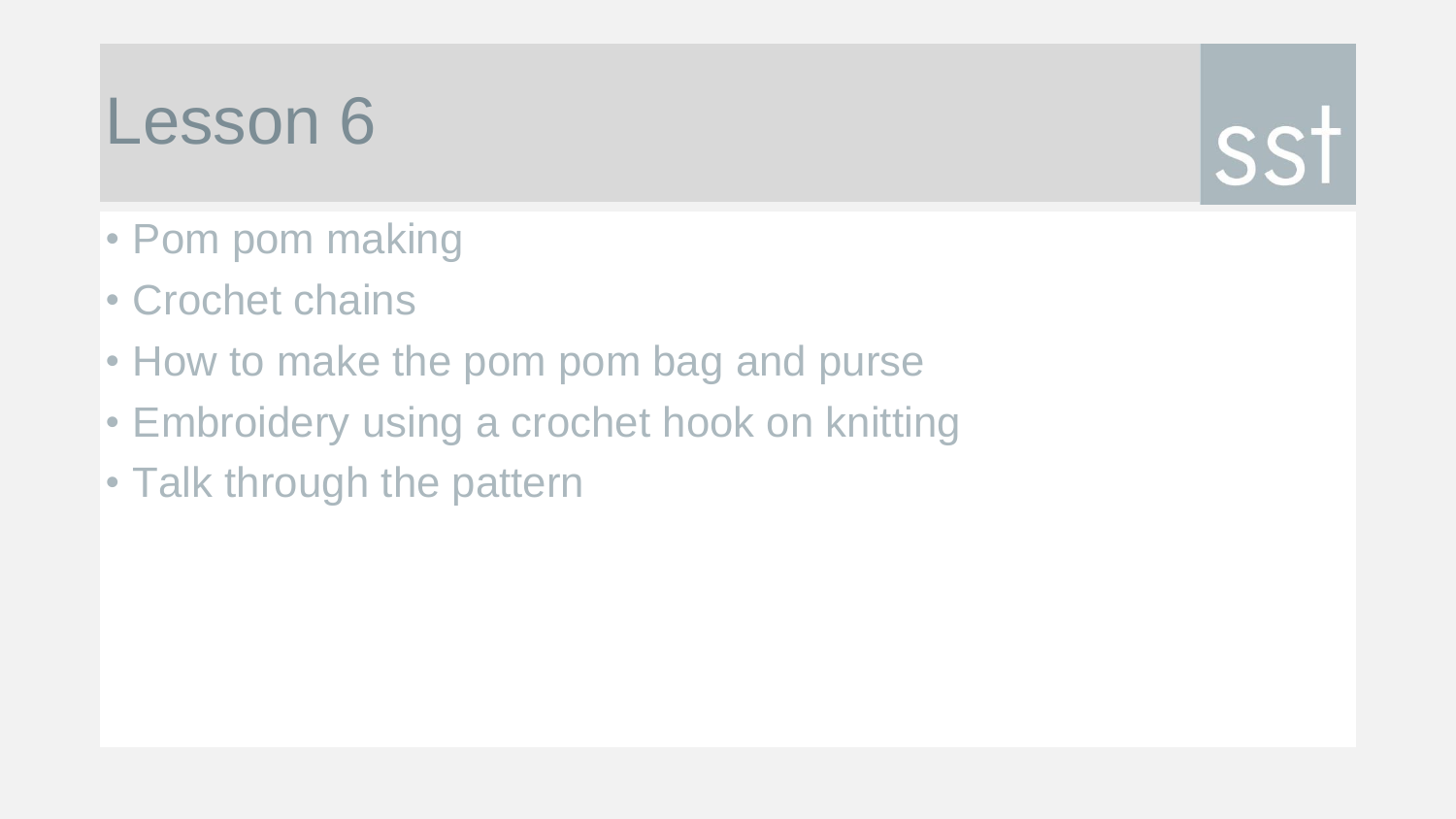

- Next Steps
- Understanding how to read a pattern
- Tension squares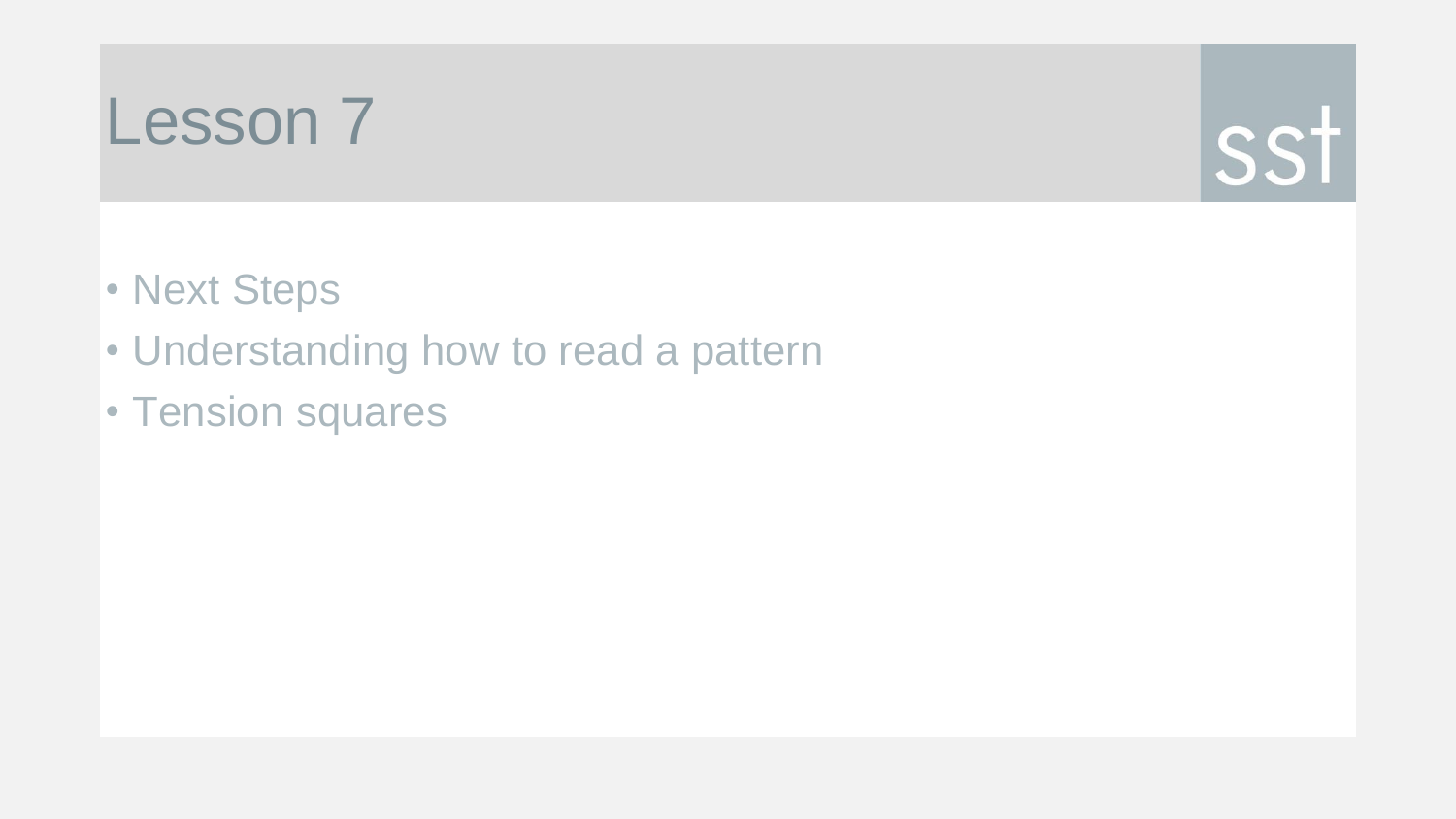#### Project Bag Pattern

I used Scheepjes Catona, 3mm needles and a 3mm DPN's

Abbreviations used - K=knit, P=purl, YF=yarn forward, YB=yarn back, S=slip

- 
- Square 1 cast on 30 stitches. K each row (stocking stitch) until you have made a square (mine is 12cms wide and 53 rows, do not worry if yours is not the same. the important thing is to make a square). Cut the yarn leaving a long tail and move to a stitch holder. Make 2
- Square 2 Slide stitches from square 1 back onto the needle. Row 1 K, Row 2 P (garter stitch). Repeat these two rows until square 2 is the same size as square 1, finish on a purl row. I did 40 rows. Cast off. Repeat for second square 1.
- Square 3 Cast on 31 stitches. Row 1 K1, \*P1, K1 . Repeat from \* until the end of the row. Row 2 \*P1,K1, repeat from  $*$  to end of the row. Row 3 repeat Row 2. Row 4 repeat Row 1. These 4 rows form the pattern (moss or seed stitch). Repeat these 4 rows until your share is the same size as square 1. I did 42 rows. Slip stitches onto a stitch holder and then make a second square 3.
- Square 4 slip the stitches from square 3 back onto the needle. Row 1 K1 (yf) slip 1 (yb) K1 repeat to end. Row 2 P. Row 3 K2 \*(yf) S1 (yb) K1 repeat from\* until the last stitch, K1. Row 4 P. These 4 rows form the woven stitch pattern. Repeat the 4 row pattern until squares 3 and 4 together are the same length as squares 1 and 2 together. I did 49 rows. Cast off. Repeat for second square 3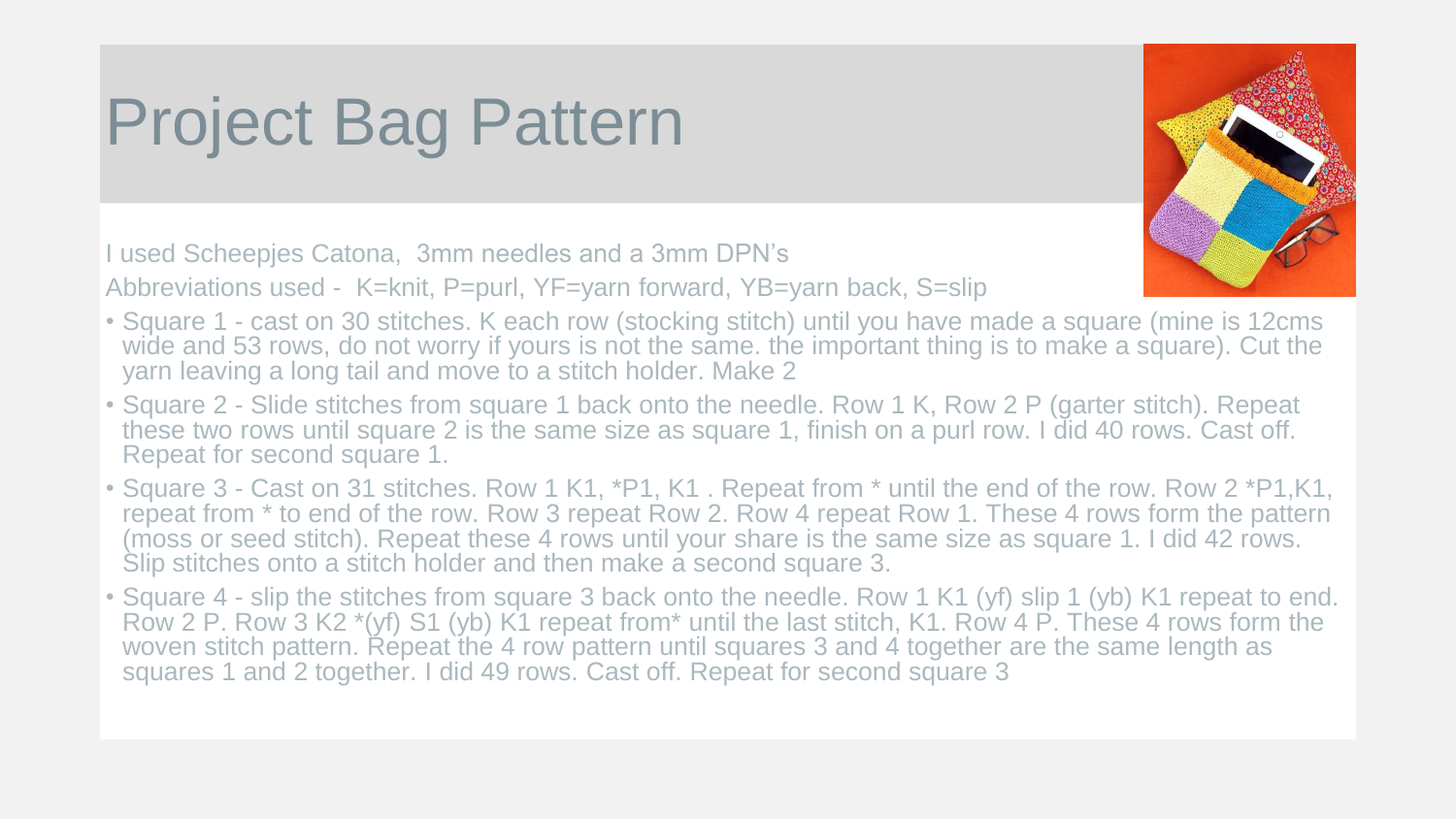#### Project bag continued



- You should now have 4 sets of two squares. Block to ensure they are all the same size. Join your strips using mattress stitch. You will now have one large piece of knitting with eight squares. Do not complete the final join at this stage.
- Pick up and knit 114 stitches evenly along the top edge, Knit in 2x2rib for as many rows you need so you can turn over the top to include the icord drawstring. (you may want to make this first so that you know your rib is long enough.
- Make icord. I cast on 3 stitches, the length will depend on how long you want your drawstring.
- Now join up the final side of your bag. Only go half way up the rib so that you have a space of the icord. Fold the rib in half inwards and sew down. Thread the icord through. Join the bottom. Make the lining and sew in place.
- You can follow this pattern with any yarn. If you use a thicker yarn your bag will be bigger. Remember to look at the yarn band to help you choose the best needle size to use.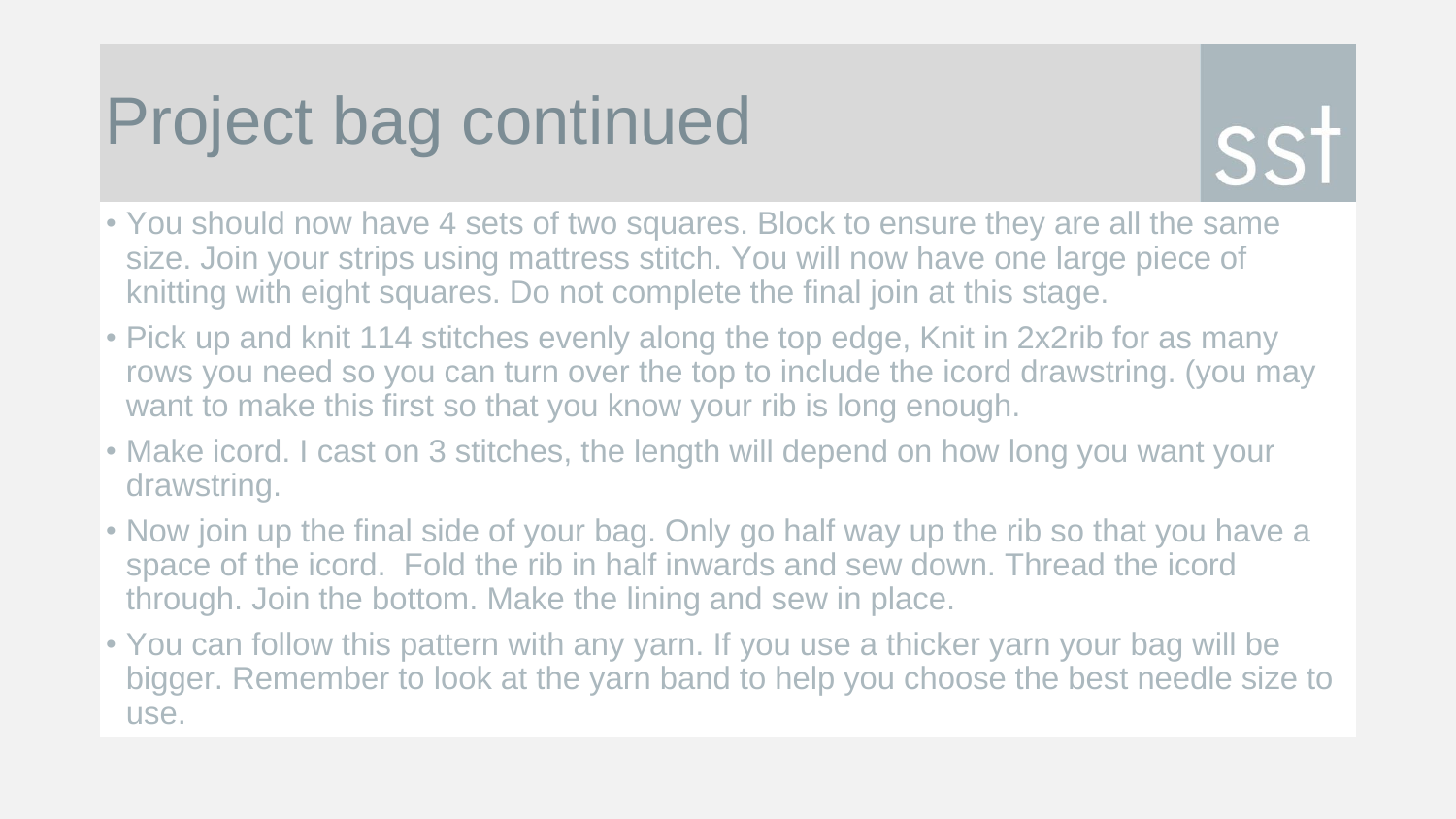#### Needle bag

- The needle bag was made using the same basic pattern as the project bag.
- I used Scheepjes Stone wash XL with 4.5mm needles and 4mm DPN's
- I measured the size of the needles that I wished to store in the bag and divided it by 4. This is \*
- Cast on 30 stitches.
- Section 1 Garter stitch
- Section 2 Change to stocking stitch
- Section 3 Change to moss stitch
- Section 4 Change to woven stitch
- Each section should measure \*
- Cast off. Make two
- Block both pieces and then join down one side.
- Pick up and knit 38 stitches evenly along the top edge. Knit in 2x2 rib until the desired length
- Make the icord, I cast on 3 stitches.
- Sew up the side and bottom of the bag, only sew up half way up the rib. Fold the rib in half and sew down. Thread in the icord and line your bag.

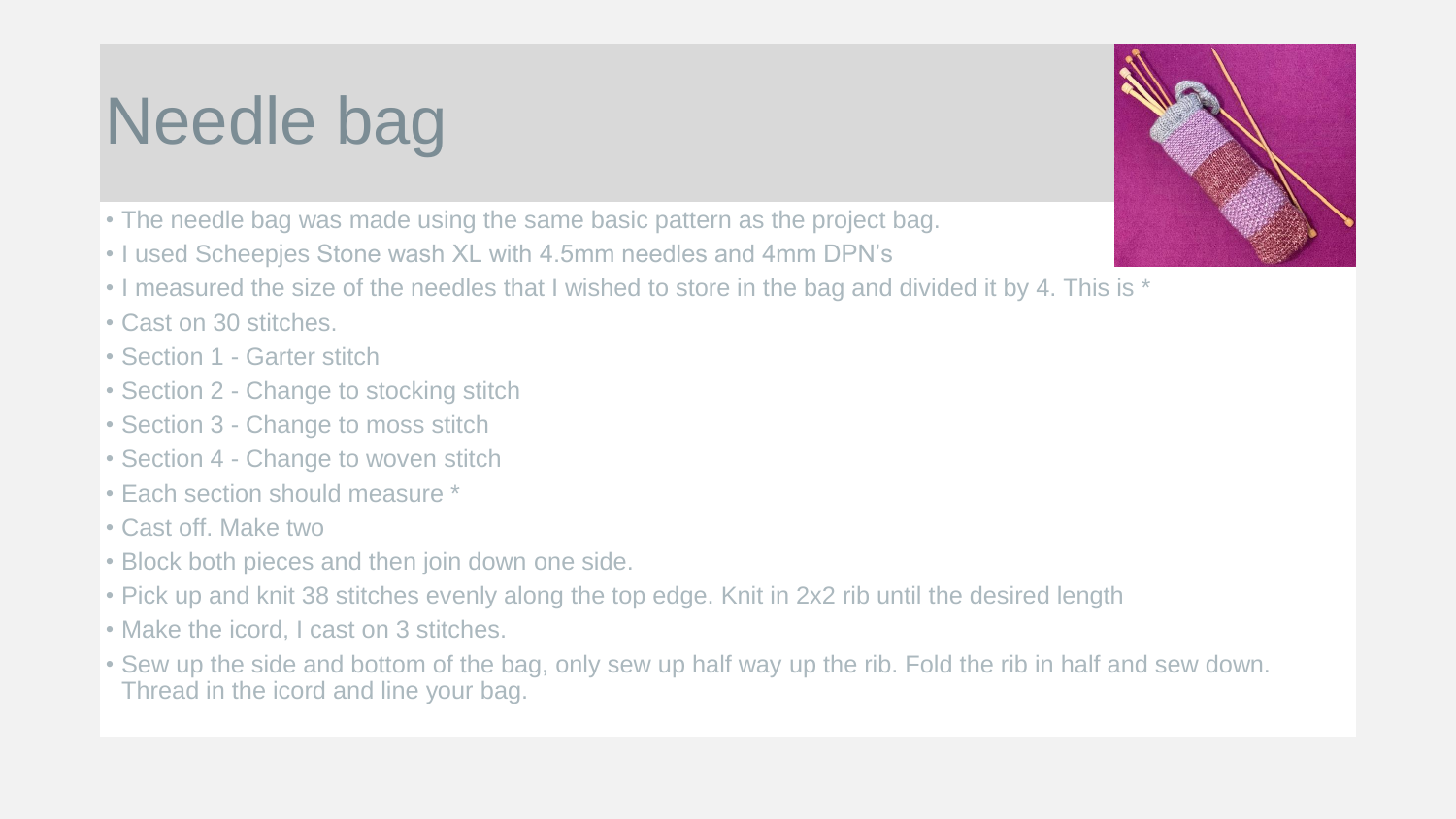### PomPom Bag and Purse Pattern

For the bag I used;

- Scheepjes Stone Washed XL, 4.5mm needles, 4mm DPN's, a 5mm crochet hook for the button chain, a 35 mm pom pom maker
- For the purse I used
- Scheepjes Catona, 2.5mm needles and a 3mm crochet hook
- Both projects followed the same patten
- The bag is knitted from the top down. The garter stitch section is folded over to form your top band.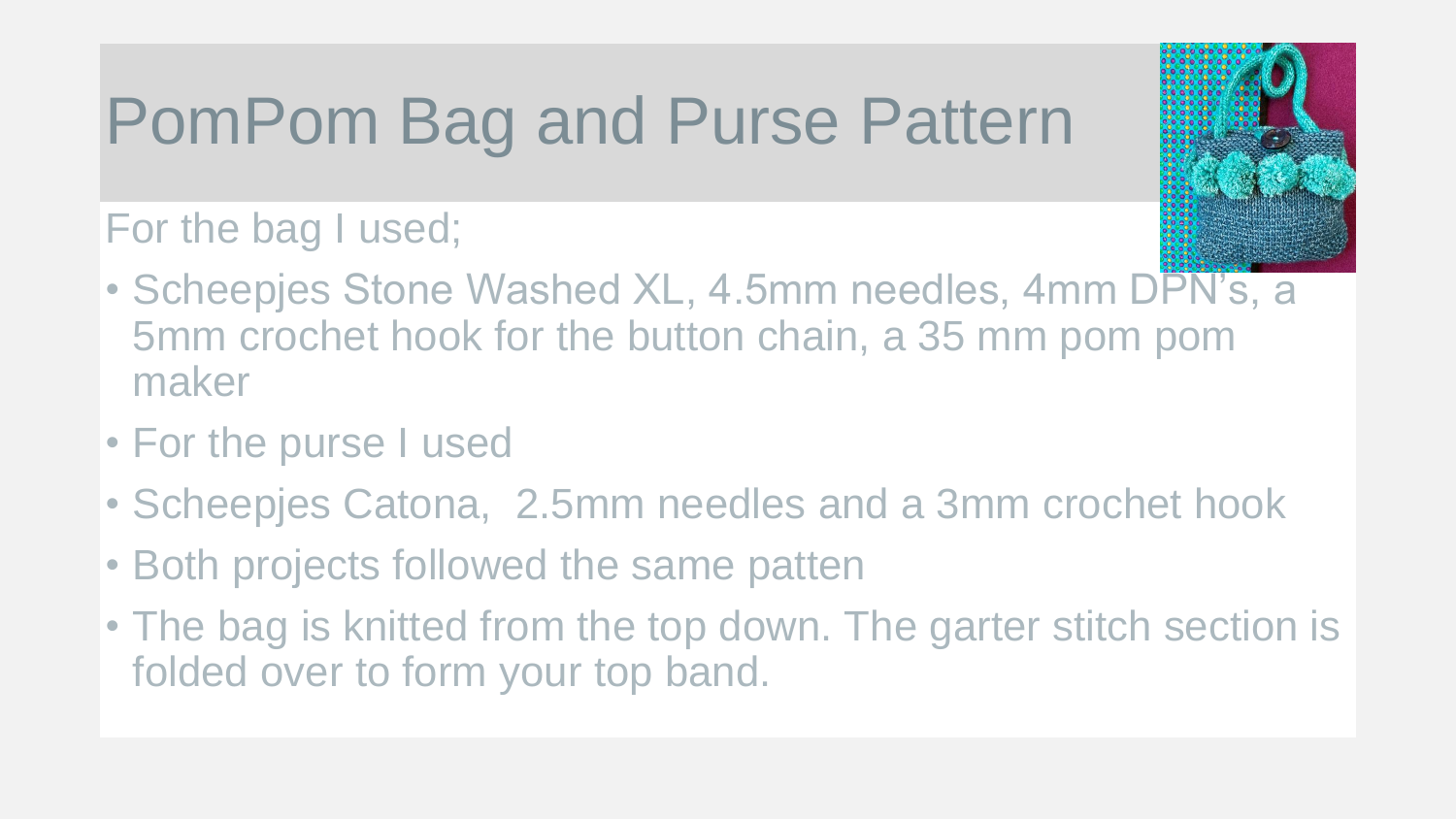#### Pattern continued

- Cast on 30 stitches
- Knit 24 rows (garter stitch)



- 12 rows of stocking stitch starting with a knit row. Increase at each end of rows 3,5 and 9 (you will now have 36 stitches
- 12 rows of moss stitch
- 12 rows of woven stitch. On rows 9,10 and 11 you will knit 2 together at both ends of the row. Be sure not to loose the pattern.
- Cast off
- Make 2 and join the bottom and sides using mattress stitch. Make a crochet chain and sew into garter stitch section. Fold over the garter stitch section and add your button
- Make an icord to your desired length and sew inside the bag just below the garter stitch section
- Add pompoms, slip stitch or embellishment of your choice and then line.